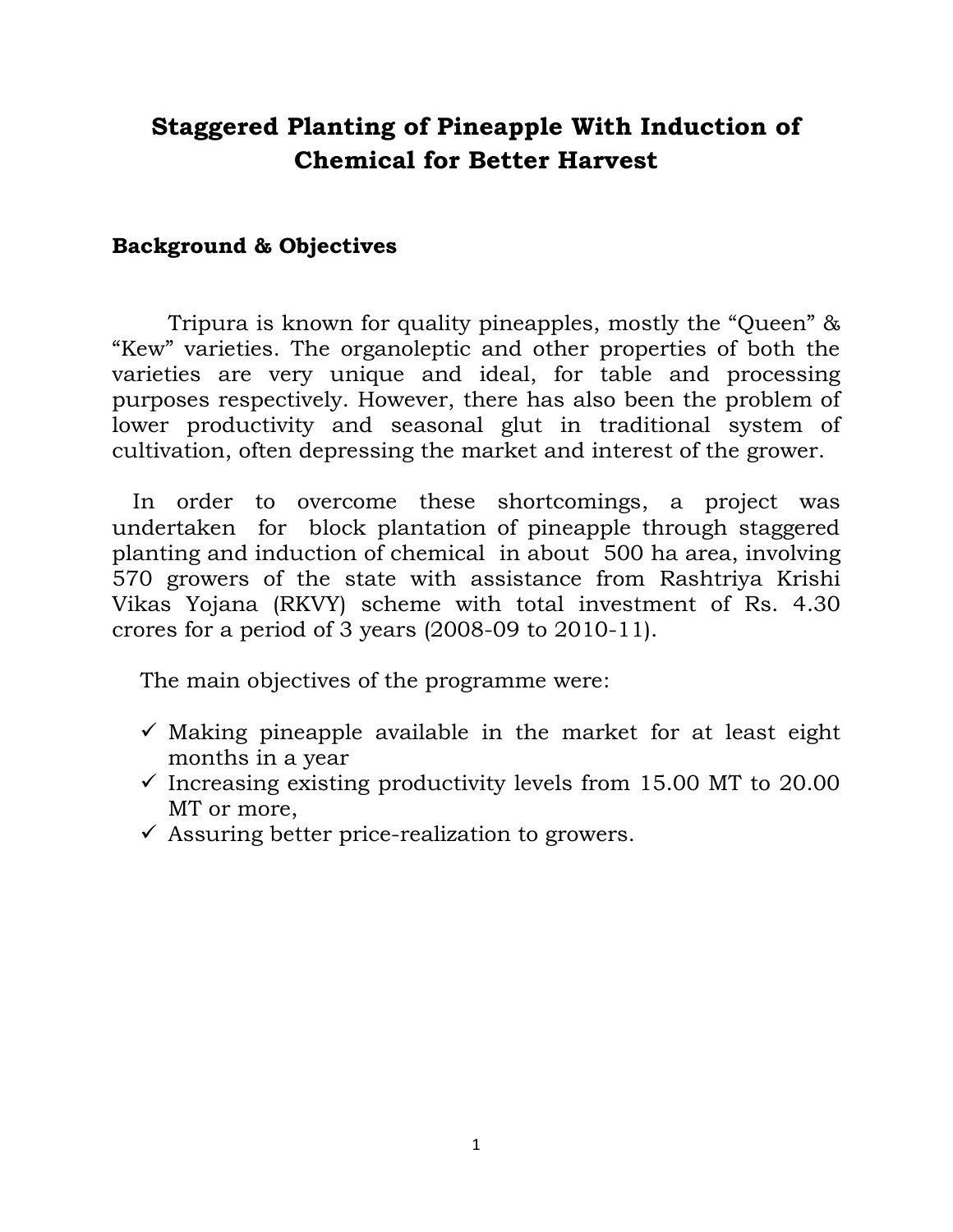

## **Intervention**

 In order to calibrate reaching the specified vegetative stage for application of chemical and initiation of flowering in successive months, the planting of ground sucker (average 300 gm in case of Queen and 400 gm in case of Kew) was done in successive months starting from February to November, instead of the traditional practice of planting in the months of September and October. Staggered planting has almost assured reaching of a vegetative stage of 35-40 leaves in about 8-9 months, which is the ideal time for application of chemical; this is done successively in the blocks planted one after another.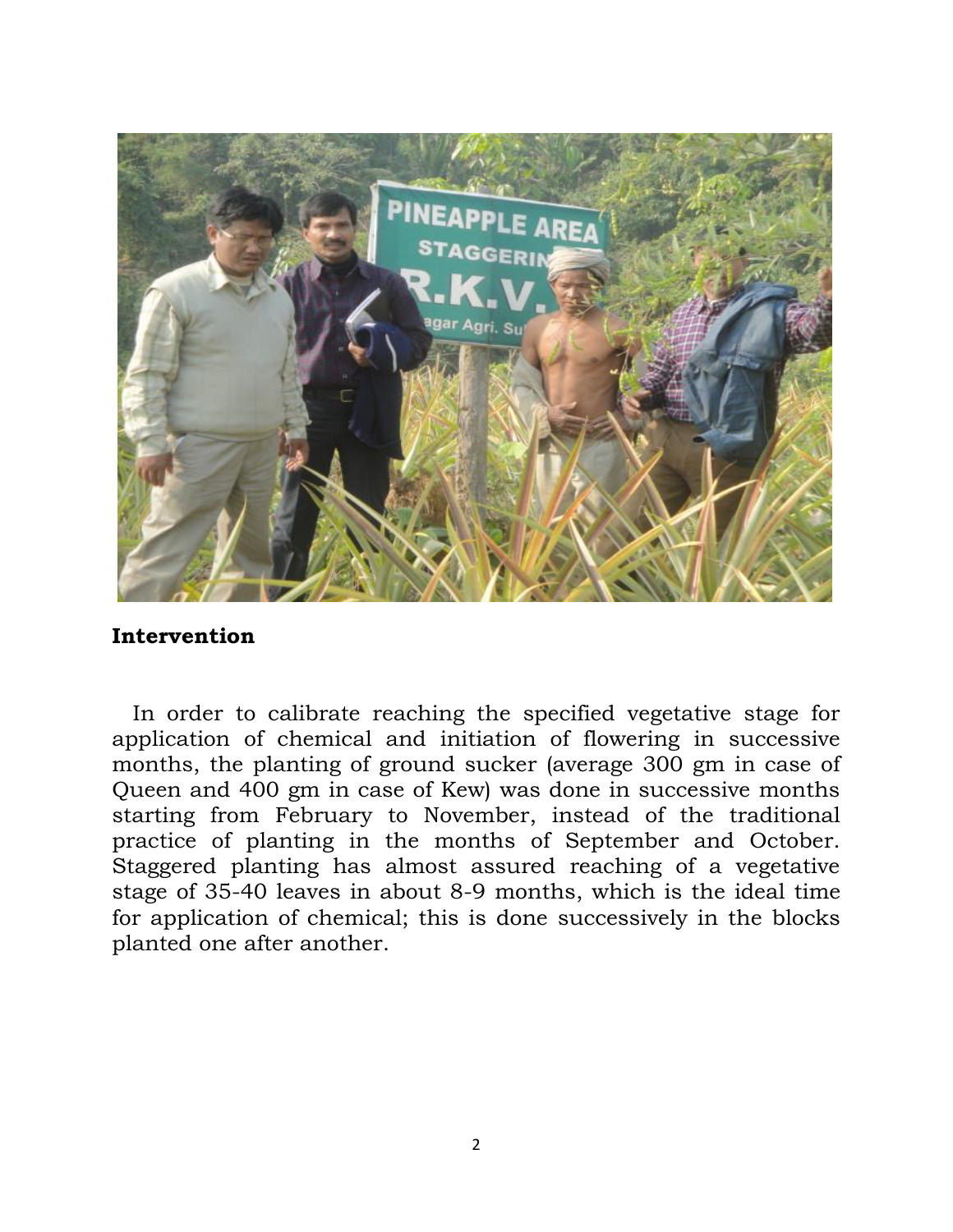The chemical solution has been earlier standardized in the Horticulture Research Centre, Nagicherra, Tripura, and is prepared with Ethrel, 25 ppm (6.25 ml/ 100 lts. of water) in conjunction with 2% Urea and 0.04 % Sodium Carbonate. A dose of 50 ml/plant is applied for each pineapple plant that has reached the desired stage of 35-40 leaves, successively, to ensure flowering, subsequent fruiting and full maturity in about 5-6



months. This chemical induction has assured about 90% fruiting in plants, as against 50% in untreated traditional practice.

## **Outcome**

After following the process in the targeted area, average 21.46 MT/ha of productivity of pineapple was achieved in all the districts. Normal annual yield without staggering is between 18.50 – 19.50 MT/ha.

This has resulted in additional production of 1095.20 MT in the first year (2008-09), 2013 MT in 2009-10 and 2931 MT in 2010- 11. The average price realization of fruit has also increased due to avoidance of glut in peak production season (May-July) and also on account of continued availability of the fruit even in the off-season (September - March) factors that have ensured a better market for pineapple. The average price during June –July without staggering was on an average Rs 2/kg; escalated price in off-season is now Rs 6/kg. Moreover, the income from fruits continued in second and